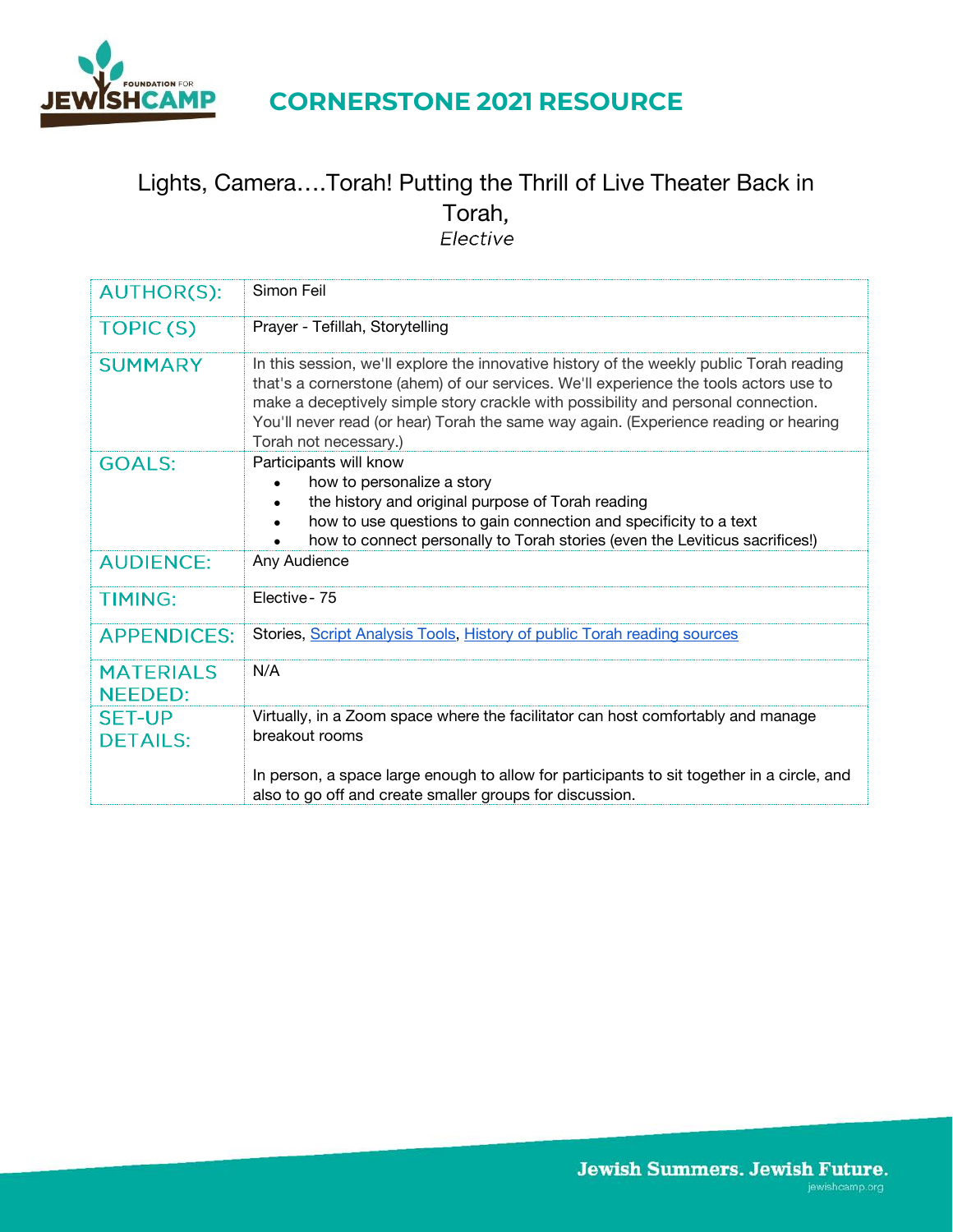

#### **SESSION TIMELINE:**

- 00:00-00:05 Introductions, welcome
- 00:05-00:10 What's a favorite scene from a movie or play?
- 00:10-00:25 Torah story vs script
- 00:25-00:35 History and purpose of public Torah reading
- 00:35-00:50 How actors analyze a script
- 00:50-01:15 Analyze the movie scene/Analyze the Torah scene

#### **SESSION OUTLINE:**

#### 00:00-00:05 - Introductions, welcome

Everyone loves stories. Even if you say you dont, unless you hate movies, TV, TikTok, youre lying. Stories are an essential way we communicate what matters to us, relax, stay entertained and informed. And Judaism loves stories too. We even read our stories pretty regularly but, for the most part, a lot of folks seem pretty tuned out or bored. Unless it's reading Megilat Esther and we get to "boo" alot at Haman.

We're going to look at

00:05-00:10 - What's a favorite scene from a movie or play?

**Jamboard** scenes from participants that are memorable to them - describe however they like for 2 min.

3 min: Then ask them to add to their section:

What do you remember most about the scene? Write down as many details as you can remember?

When did it happen? Where? Who is in the scene? What kind of people are they? What is their relationship to each other? What's happened to them before this scene? Where are they going next?

Why is this a favorite scene? How does it make you feel? Did it change you in some way when you saw it, change how you felt or thought? If so, how?

#### 00:10-00:25 - Torah story vs script

Look at the Stories handout, which has both a Torah story and a scene from a movie or play.

What are the details you get? What do you know about this story, just from reading it here without other knowledge? What details do you want to know, or feel you need to fully understand?

Split into groups of 4-5 in breakout rooms to read both stories and compare and respond to these questions.

Have groups [Jamboard a](https://jamboard.google.com/d/1-UyWEE7xsQ32wRpKm0Z49eGnu1_l-ehmc8MNZj_cBZo/edit?usp=sharing)nswers as they go. Session leader can bring them all together for the last 3 minutes and read out repeated ideas/themes.

When in doubt, make a choice.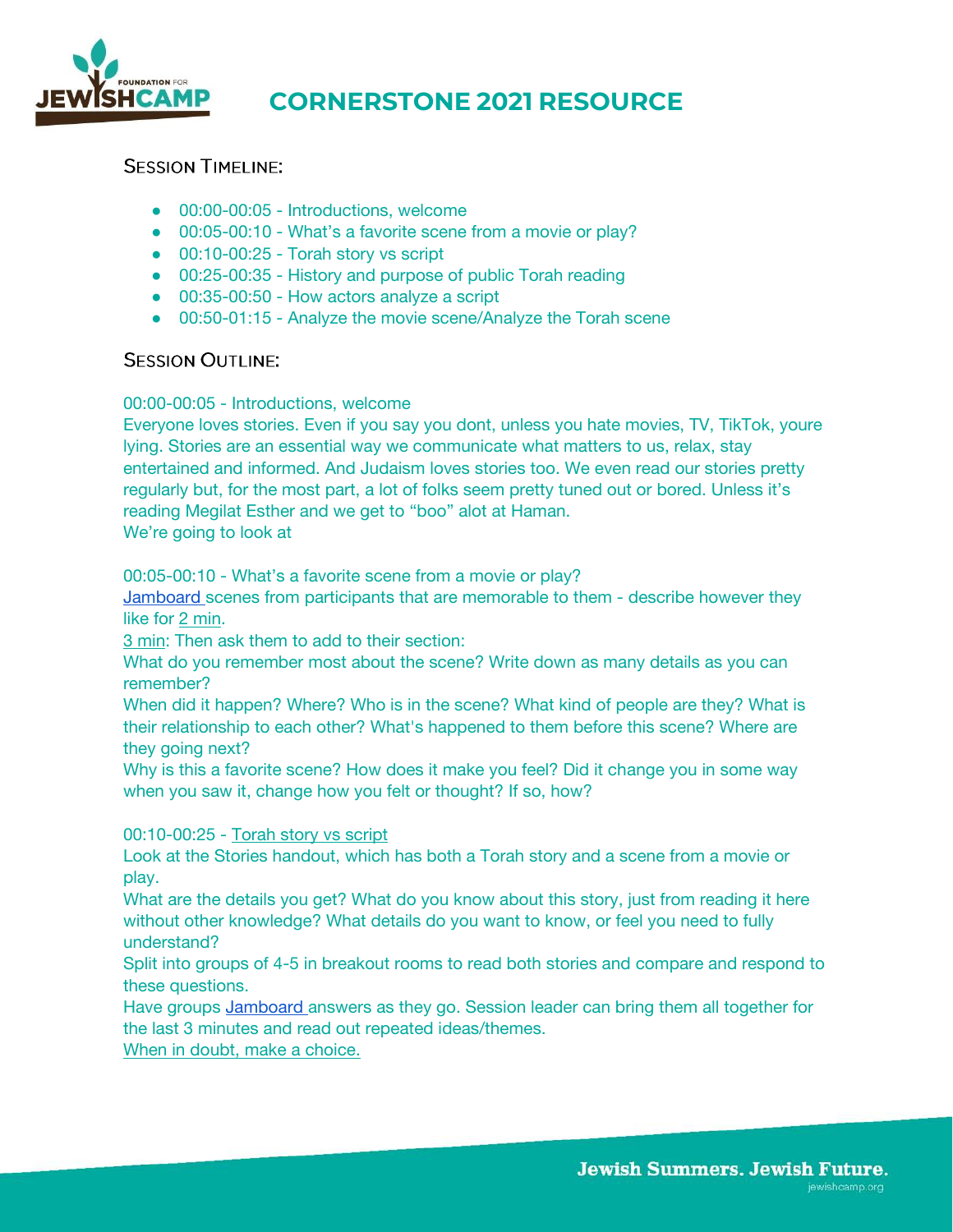

00:25-00:35 - History and purpose of public Torah reading Using [Nechemiah 8:1-9, Bava Kama 82a,](http://www.sefaria.org/sheets/317853) teach about the return of Babylonian Jews under

Ezra, the discovery of the loss of traditional knowledge and practice, and Ezra's instituting 10 edicts to try and restore Jewish identity and practice. One of which was -the first public reading of the Torah. It was established on Mon and Thurs. There are various explanations in Jewish text for why, some mystical (connected to Moses going up to Mt Sinai on Mon and descending on a Thurs), some mathematical (readings on Sat, Mon and Thurs minimize the number of days gone without hearing Torah) and one practical - Mon and Thurs were the market days, and so it was practically the best time to ensure people would be around to hear it! It's also when Ezra instituted judges to hear people's disputes, likely for the same reason.

Ezra wanted the people to reconnect with their story powerfully and personally, "for all the people were weeping" Nehemiah 8:9. This was NOT a rote mumbling, or meaningless chant.

#### 00:35-00:50 - How actors analyze a script

Using "Script Analysis Tools" handout, go through the journey.

Curiosity. Never taking anything for granted. No one shows up to do a "scene" in life. We only speak when we have something to say, for a reason. Why are these people talking? To each other? Now? Here? Why do they keep talking? Why doesn't it end after every line? What justifies (demands, really) that it continues?

Where are they? Really answer that, with the same specificity you did for your favorite scenes earlier. These are just on paper now, but the ones you listed were once too. Someone had to make them real.

When are they? Same questions.

Look at each line (of dialogue, of stage direction) and decide what you think will happen next. Don't peek. Really think and justify your decision. Then see how close you were make corrections to your assumptions with whatever new information you now have from the next line.

Put yourself in the situation- how would you feel as each of the characters in the scene? What would you be thinking, feeling, wanting? Where are you coming from? How do you feel about the other people in the scene? How does your body feel - are you full, hot, sweaty, tired, bored, scared?

Who is not in this scene but is affected by it? When in doubt, make a choice.

00:50-01:15 - Analyze the movie scene/Analyze the Torah scene

Apply those tools to the two stories we read earlier. What new details have you learned? Bonus - think of the most boring portion of the Torah you can imagine. Some dry list of offerings, or the rules of animal sacrifice. What happens to those sections when you ask all